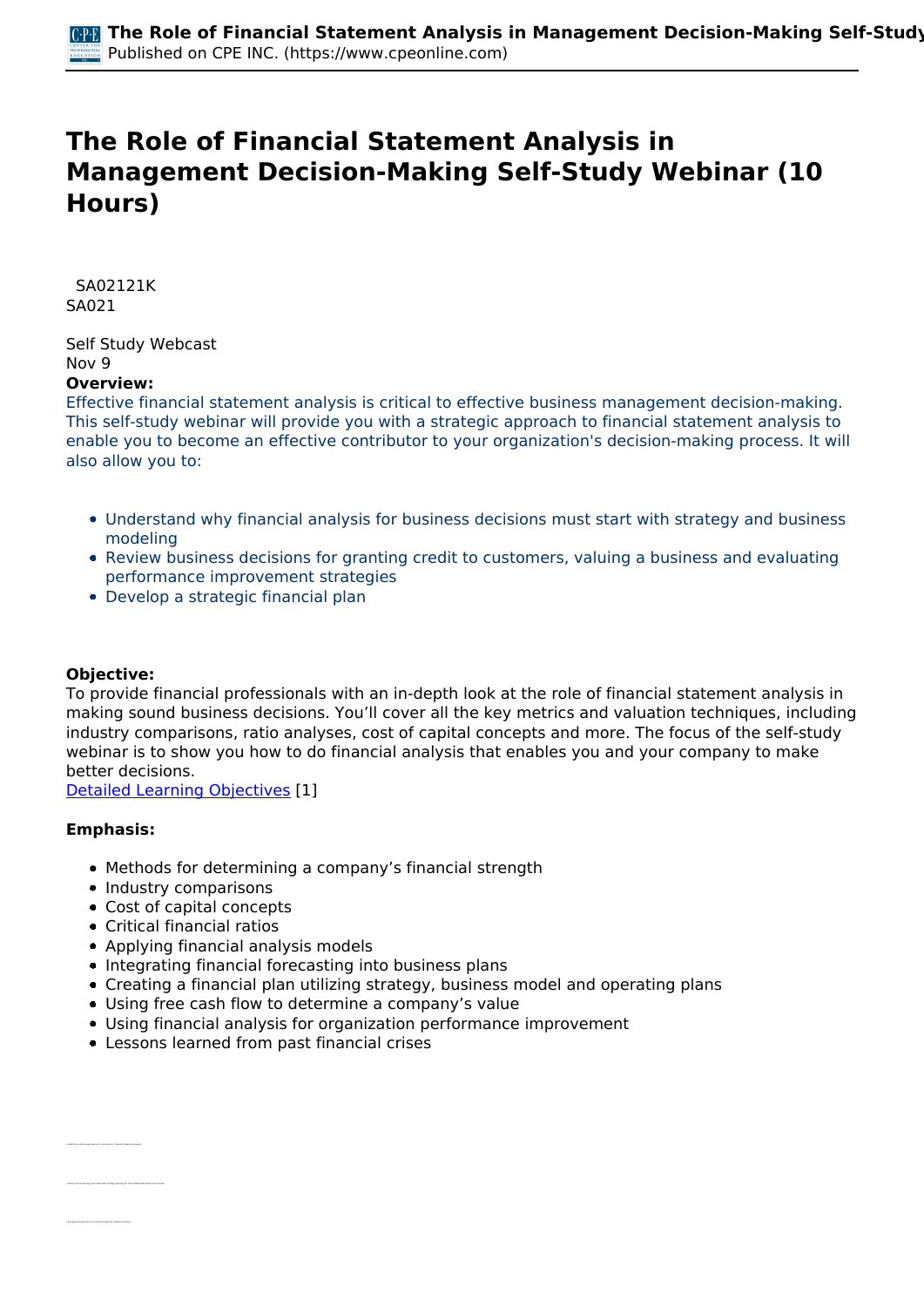

| .<br>In comment grow of nation developed by Emercial analysis                                                                                                            |
|--------------------------------------------------------------------------------------------------------------------------------------------------------------------------|
| ily the primary masses behind the falses of some corporate stru                                                                                                          |
| .<br>Interfy the differences between taking sapital for pricetor os, public antities                                                                                     |
| .<br>Up the implications of funding through vertices on                                                                                                                  |
| plate the common categories of information contained in sinate pic planning documen                                                                                      |
| .<br>Ay ika-kamula ke camman financial analysis sati                                                                                                                     |
| $\label{thm:main} \centering \begin{minipage}{0.9\linewidth} \textbf{``intensity} is a nontrivial number of numbers for each of the number of elements.} \end{minipage}$ |
| .<br>Ty the components of a SMCT analysis                                                                                                                                |
| pieca lender's orie<br>in the this granting of credit                                                                                                                    |
| print the furnismental conflict of national credit neting agains<br>$\ddot{h}$                                                                                           |
| .<br>Takently the carge of source of the national entity agencies and their impleations for komment and in                                                               |
| . Martify the methods week by seak flow shallenged entities to presurve their seak                                                                                       |
| grave the significance of the Altimat 2 score and its impleations for increases and let                                                                                  |
| · Reception offeritive working sapital management test                                                                                                                   |
| .<br>On the different valuation mathema wast in acquisition ;                                                                                                            |
| ily the factors influencing an antity's cost of our                                                                                                                      |
|                                                                                                                                                                          |

#### *Bottom***Prerequisite:**  *None.*

**Preparation:**  *No advance preparation required.*

# **Level of Knowledge:**

*Overview.*



 *[NASBA & State Sponsor Information](https://www.cpeonline.com/sponsor-information)  |  [Policies](https://www.cpeonline.com/policies)*